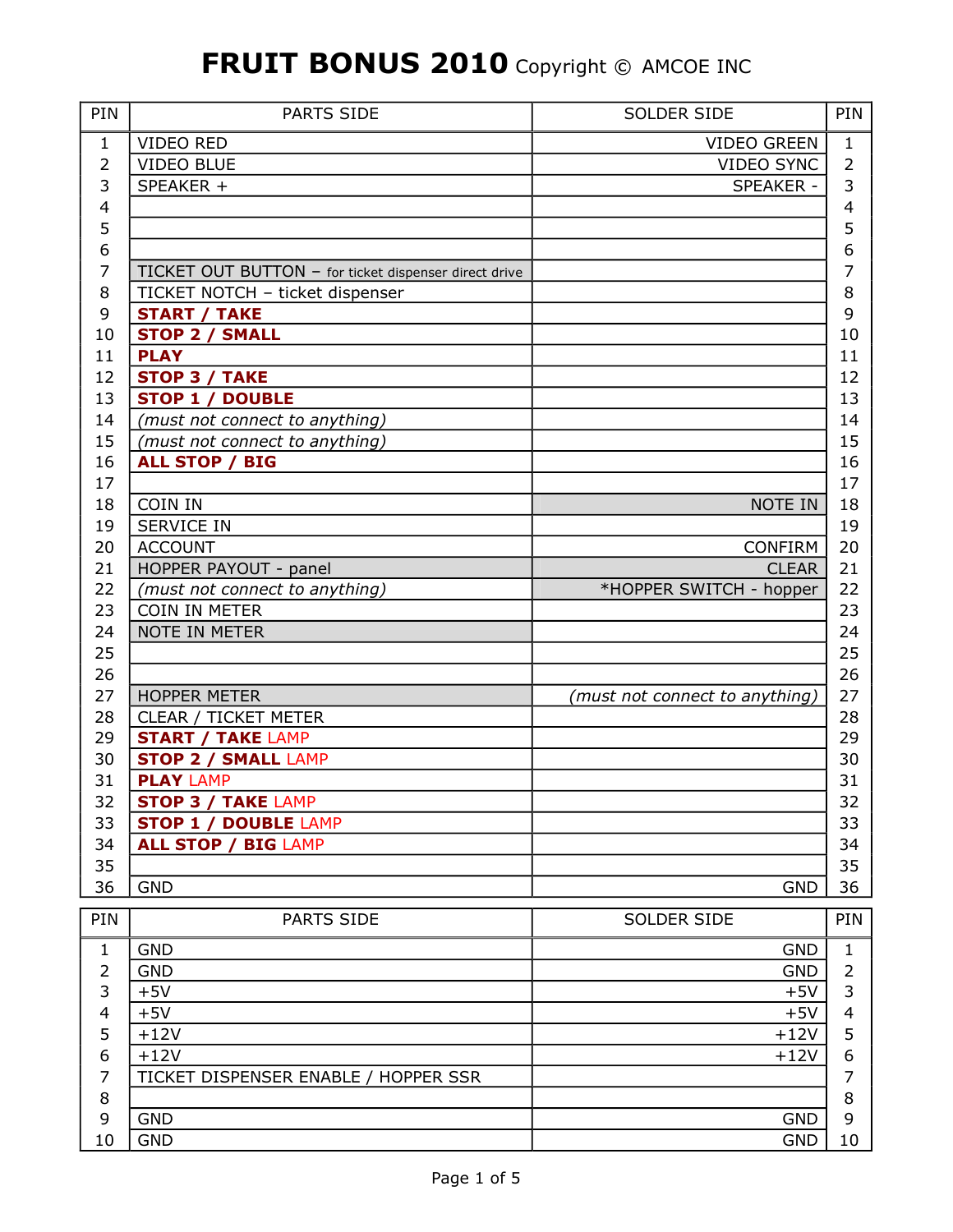| <b>ALL STOP</b> | <b>STOP 1</b> | <b>STOP 2</b> | <b>STOP 3</b> |
|-----------------|---------------|---------------|---------------|
| <b>BIG</b>      | <b>DOUBLE</b> | <b>SMALL</b>  | <b>TAKE</b>   |
| <b>PLAY</b>     | <b>START</b>  |               |               |

| DIP SW 1          |                |               |            | 2          | 3          | $\overline{4}$ | 5.         | 6          | 7          | 8          |
|-------------------|----------------|---------------|------------|------------|------------|----------------|------------|------------|------------|------------|
|                   | Level 8        |               | <b>OFF</b> | <b>OFF</b> | OFF        | (Hardest)      |            |            |            |            |
|                   |                | Level 7       | ON         | <b>OFF</b> | <b>OFF</b> |                |            |            |            |            |
|                   |                | Level 6       | <b>OFF</b> | <b>ON</b>  | <b>OFF</b> |                |            |            |            |            |
| <b>GAME LEVEL</b> |                | Level 5       | <b>ON</b>  | <b>ON</b>  | <b>OFF</b> |                |            |            |            |            |
|                   |                | Level 4       | <b>OFF</b> | <b>OFF</b> | ON         |                |            |            |            |            |
|                   |                | Level 3       | ON         | <b>OFF</b> | ON         |                |            |            |            |            |
|                   |                | Level 2       | <b>OFF</b> | <b>ON</b>  | ON         |                |            |            |            |            |
|                   | Level 1        |               | <b>ON</b>  | <b>ON</b>  | <b>ON</b>  | (Easiest)      |            |            |            |            |
|                   | DIP SW5 #5 OFF | DIP SW5 #5 ON |            |            |            |                |            |            |            |            |
|                   | 8              | 10            |            |            |            | <b>OFF</b>     | <b>OFF</b> | <b>OFF</b> |            |            |
|                   | 16             | 20            |            |            |            | <b>ON</b>      | <b>OFF</b> | <b>OFF</b> |            |            |
| <b>MAX PLAY</b>   | 24             | 30            |            |            |            | <b>OFF</b>     | <b>ON</b>  | <b>OFF</b> |            |            |
|                   | 32             | 40            |            |            |            | <b>ON</b>      | <b>ON</b>  | <b>OFF</b> |            |            |
|                   | 40             |               |            |            |            | <b>OFF</b>     | <b>OFF</b> | ON         |            |            |
|                   | 48             |               |            |            |            | <b>ON</b>      | <b>OFF</b> | <b>ON</b>  |            |            |
|                   |                | 64            |            |            |            | <b>OFF</b>     | <b>ON</b>  | <b>ON</b>  |            |            |
|                   |                | 80            |            |            |            | ON             | ON         | ON         |            |            |
|                   | 8              | 10            |            |            |            |                |            |            | <b>OFF</b> | <b>OFF</b> |
| MIN PLAY          | 16             | 20            |            |            |            |                |            |            | ON.        | <b>OFF</b> |
| <b>FOR BONUS</b>  | 24             | 30            |            |            |            |                |            |            | <b>OFF</b> | <b>ON</b>  |
|                   | 32             | 40            |            |            |            |                |            |            | <b>ON</b>  | ON         |

| DIP SW 2                                              |            | 1          | $\overline{2}$ | 3          | $\overline{4}$ | 5          | 6          | 7          | 8 |
|-------------------------------------------------------|------------|------------|----------------|------------|----------------|------------|------------|------------|---|
| DOUBLE GAME                                           | <b>NO</b>  | <b>OFF</b> |                |            |                |            |            |            |   |
|                                                       | <b>YES</b> | ON         |                |            |                |            |            |            |   |
| NON-STOP SPINNING                                     | NO.        |            | <b>OFF</b>     |            |                |            |            |            |   |
|                                                       | <b>YES</b> |            | ON             |            |                |            |            |            |   |
|                                                       |            |            |                | <b>OFF</b> | <b>OFF</b>     | <b>OFF</b> |            |            |   |
|                                                       | 2          |            |                | <b>ON</b>  | <b>OFF</b>     | <b>OFF</b> |            |            |   |
|                                                       | 4          |            |                | <b>OFF</b> | <b>ON</b>      | <b>OFF</b> |            |            |   |
|                                                       | 5          |            |                | ON.        | ON             | <b>OFF</b> |            |            |   |
| COIN IN                                               | 10         |            |                | <b>OFF</b> | <b>OFF</b>     | ON         |            |            |   |
|                                                       | 20         |            |                | <b>ON</b>  | <b>OFF</b>     | <b>ON</b>  |            |            |   |
|                                                       | 25         |            |                | <b>OFF</b> | <b>ON</b>      | ON         |            |            |   |
|                                                       | 100        |            |                | ON         | ON             | ON         |            |            |   |
|                                                       | 100        |            |                |            |                |            | <b>OFF</b> | <b>OFF</b> |   |
| NOTE IN                                               | 200        |            |                |            |                |            | <b>ON</b>  | <b>OFF</b> |   |
|                                                       | 500        |            |                |            |                |            | <b>OFF</b> | ON.        |   |
|                                                       | 1000       |            |                |            |                |            | ON         | ON         |   |
| <b>WARNING: THIS SWITCH MUST BE ALWAYS OFF</b><br>OFF |            |            |                |            |                |            |            |            |   |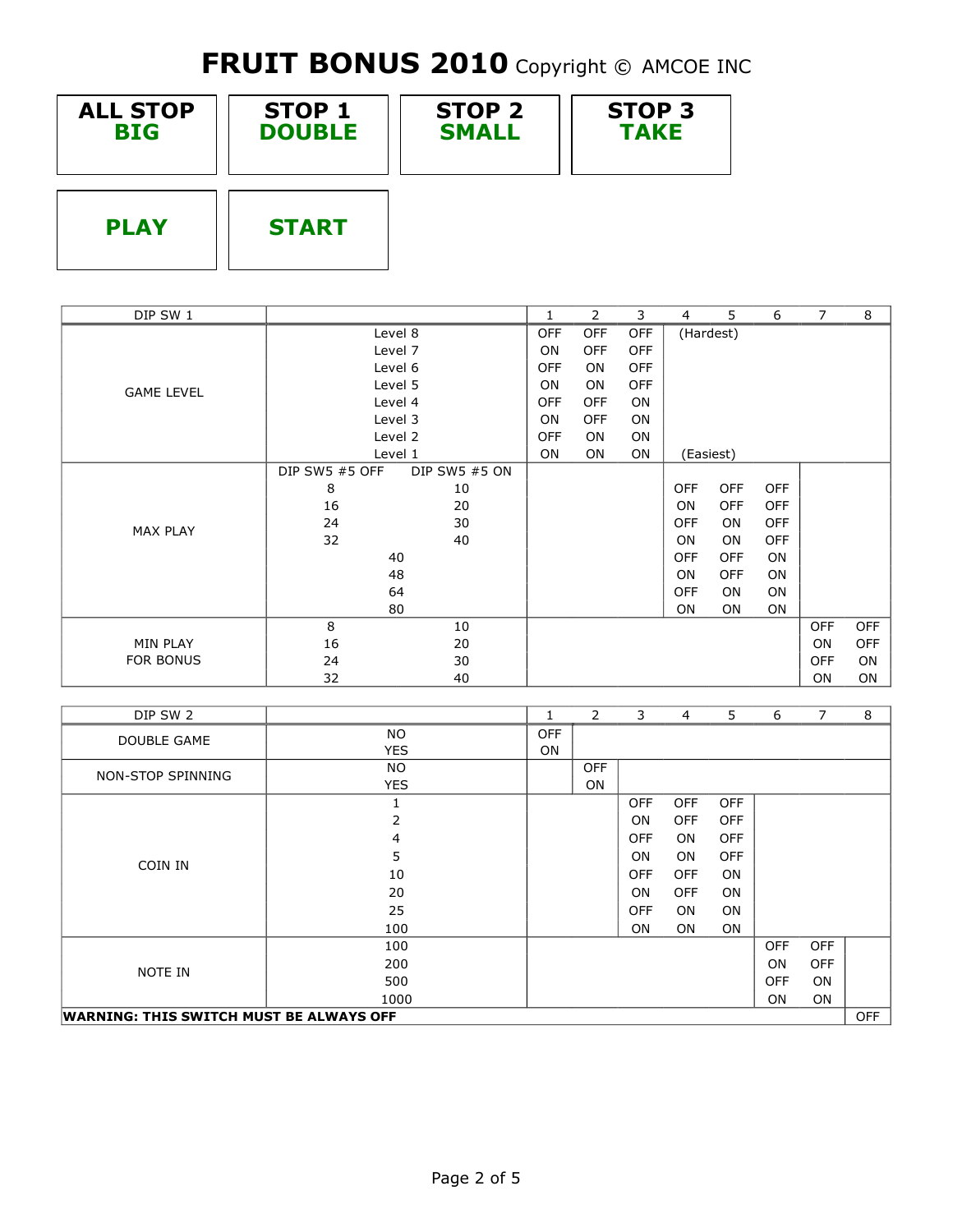| DIP SW 3                |                       |               | $\mathbf{1}$ | 2          | 3          | 4          | 5          | 6          | $\overline{7}$ | 8          |
|-------------------------|-----------------------|---------------|--------------|------------|------------|------------|------------|------------|----------------|------------|
|                         | <b>DIP SW5 #5 OFF</b> | DIP SW5 #5 ON |              |            |            |            |            |            |                |            |
| <b>MIN PLAY</b>         | 1                     |               | <b>OFF</b>   | <b>OFF</b> |            |            |            |            |                |            |
| <b>TO START</b>         | 8                     | 10            | <b>ON</b>    | <b>OFF</b> |            |            |            |            |                |            |
|                         | 16                    | 20            | <b>OFF</b>   | <b>ON</b>  |            |            |            |            |                |            |
|                         | 24                    | 30            | ON           | ON         |            |            |            |            |                |            |
|                         |                       | 5000          |              |            | OFF        | <b>OFF</b> |            |            |                |            |
| COIN IN & NOTE IN LIMIT | 10000                 |               |              |            | <b>ON</b>  | <b>OFF</b> |            |            |                |            |
|                         | 50000                 |               |              |            | <b>OFF</b> | ON         |            |            |                |            |
|                         | 90000                 |               |              |            | <b>ON</b>  | ON         |            |            |                |            |
|                         | 1                     |               |              |            |            |            | <b>OFF</b> | <b>OFF</b> | <b>OFF</b>     | <b>OFF</b> |
|                         | 4                     |               |              |            |            |            | ON         | <b>OFF</b> | <b>OFF</b>     | <b>OFF</b> |
|                         | 5                     |               |              |            |            |            | <b>OFF</b> | ON         | <b>OFF</b>     | OFF        |
|                         | 10                    |               |              |            |            |            | ON         | <b>ON</b>  | <b>OFF</b>     | <b>OFF</b> |
|                         | 15                    |               |              |            |            |            | <b>OFF</b> | <b>OFF</b> | <b>ON</b>      | <b>OFF</b> |
|                         |                       | 20            |              |            |            |            | ON         | <b>OFF</b> | <b>ON</b>      | <b>OFF</b> |
|                         | 25                    |               |              |            |            |            | <b>OFF</b> | ON         | ON             | OFF        |
| CLEAR / TICKET UNIT     |                       | 30            |              |            |            |            | ON         | <b>ON</b>  | ON             | <b>OFF</b> |
| (SERVICE IN)            | 40                    |               |              |            |            |            | <b>OFF</b> | <b>OFF</b> | <b>OFF</b>     | ON         |
|                         | 50                    |               |              |            |            |            | ON         | <b>OFF</b> | <b>OFF</b>     | ON         |
|                         | 60                    |               |              |            |            |            | <b>OFF</b> | ON         | <b>OFF</b>     | <b>ON</b>  |
|                         | 75                    |               |              |            |            |            | ON         | ON         | <b>OFF</b>     | ON         |
|                         | 80                    |               |              |            |            |            | <b>OFF</b> | <b>OFF</b> | <b>ON</b>      | ON         |
|                         | 100                   |               |              |            |            |            | <b>ON</b>  | <b>OFF</b> | <b>ON</b>      | ON         |
|                         | 200                   |               |              |            |            |            | <b>OFF</b> | <b>ON</b>  | <b>ON</b>      | ON         |
|                         | 500                   |               |              |            |            |            | ON         | ON         | ON             | ON         |

| DIP SW 4                  |                         |            | 2                         | 3 | 4   | 5.         | 6          |            | 8          |
|---------------------------|-------------------------|------------|---------------------------|---|-----|------------|------------|------------|------------|
| <b>CHECK ACCOUNT</b>      | NO.                     | <b>OFF</b> |                           |   |     |            |            |            |            |
|                           | <b>YES</b>              | ON         |                           |   |     |            |            |            |            |
| <b>BONUS ACCUMULATION</b> | NO.                     |            |                           |   | OFF |            |            |            |            |
|                           | <b>YES</b>              |            | (Soft RESET)<br><b>ON</b> |   |     |            |            |            |            |
| AUTO TICKET DISPENSE      | NO.                     |            | (Soft RESET)              |   |     | <b>OFF</b> |            |            |            |
| (Use SCORE)               | <b>YES</b>              |            |                           |   |     | ON         |            |            |            |
|                           | <b>CONTINUOUS</b>       |            |                           |   |     |            | <b>OFF</b> | <b>OFF</b> | <b>OFF</b> |
|                           | MAX 1 TICKET PER GAME   |            |                           |   |     |            | ON         | <b>OFF</b> | <b>OFF</b> |
|                           | MAX 2 TICKETS PER GAME  |            |                           |   |     |            | <b>OFF</b> | <b>ON</b>  | <b>OFF</b> |
| TICKET DISPENSE MODE      | MAX 3 TICKETS PER GAME  |            |                           |   |     |            | ON         | <b>ON</b>  | <b>OFF</b> |
|                           | MAX 4 TICKETS PER GAME  |            |                           |   |     |            | <b>OFF</b> | <b>OFF</b> | ON         |
|                           | MAX 5 TICKETS PER GAME  |            |                           |   | ON  | <b>OFF</b> | ON         |            |            |
|                           | MAX 8 TICKETS PER GAME  |            |                           |   |     |            | <b>OFF</b> | <b>ON</b>  | ON         |
|                           | MAX 10 TICKETS PER GAME |            |                           |   |     |            | ON         | <b>ON</b>  | <b>ON</b>  |

| DIP SW 5                       |                          |                                   |                           | 3                           | 4          | .5.        | 6              |            | 8 |
|--------------------------------|--------------------------|-----------------------------------|---------------------------|-----------------------------|------------|------------|----------------|------------|---|
| LIMIT SCORE TO                 | NO.                      |                                   | <b>OFF</b>                |                             |            |            |                |            |   |
| 10 X PLAY OR \$5.00 MAX        | <b>YES</b>               |                                   | <b>ON</b>                 | (Must turn DIP SW4 $#5$ ON) |            |            |                |            |   |
| AUTO TICKET DISPENSE MODE      | DIRECT DRIVE             |                                   |                           | OFF                         |            |            |                |            |   |
|                                | PULSE SIGNAL - INTERFACE |                                   | ON                        |                             |            |            |                |            |   |
| SHOW ODDS TABLES               | <b>SHOW</b>              |                                   | OFF<br>l(Turn machine off |                             |            |            |                |            |   |
|                                | <b>NOT SHOW</b>          | and on after change)<br><b>ON</b> |                           |                             |            |            |                |            |   |
| Choose LEFT or RIGHT column    | <b>LEFT</b>              |                                   |                           |                             |            | <b>OFF</b> |                |            |   |
| of DIP SW1 & DIP SW3           | <b>RIGHT</b>             |                                   |                           |                             |            | ON         |                |            |   |
| PLAY REMAIN SCORE              | NO.                      |                                   |                           |                             |            |            | <b>OFF</b>     |            |   |
| (When no POINT left)           | <b>YES</b>               |                                   |                           | (Must turn DIP SW4 #5 ON)   |            |            | <b>ON</b>      |            |   |
| <b>RESET REMAINING SCORE</b>   | NO.                      |                                   |                           |                             | <b>OFF</b> |            |                |            |   |
| (When game over)<br><b>YES</b> |                          |                                   | (Must turn DIP SW4 #5 ON) |                             |            |            | 0 <sub>N</sub> |            |   |
| <b>COUNT GAME</b>              | NO.                      | l(Turn machine off                |                           |                             |            |            |                | <b>OFF</b> |   |
|                                | <b>YES</b>               | and on after change)              |                           |                             |            | <b>ON</b>  |                |            |   |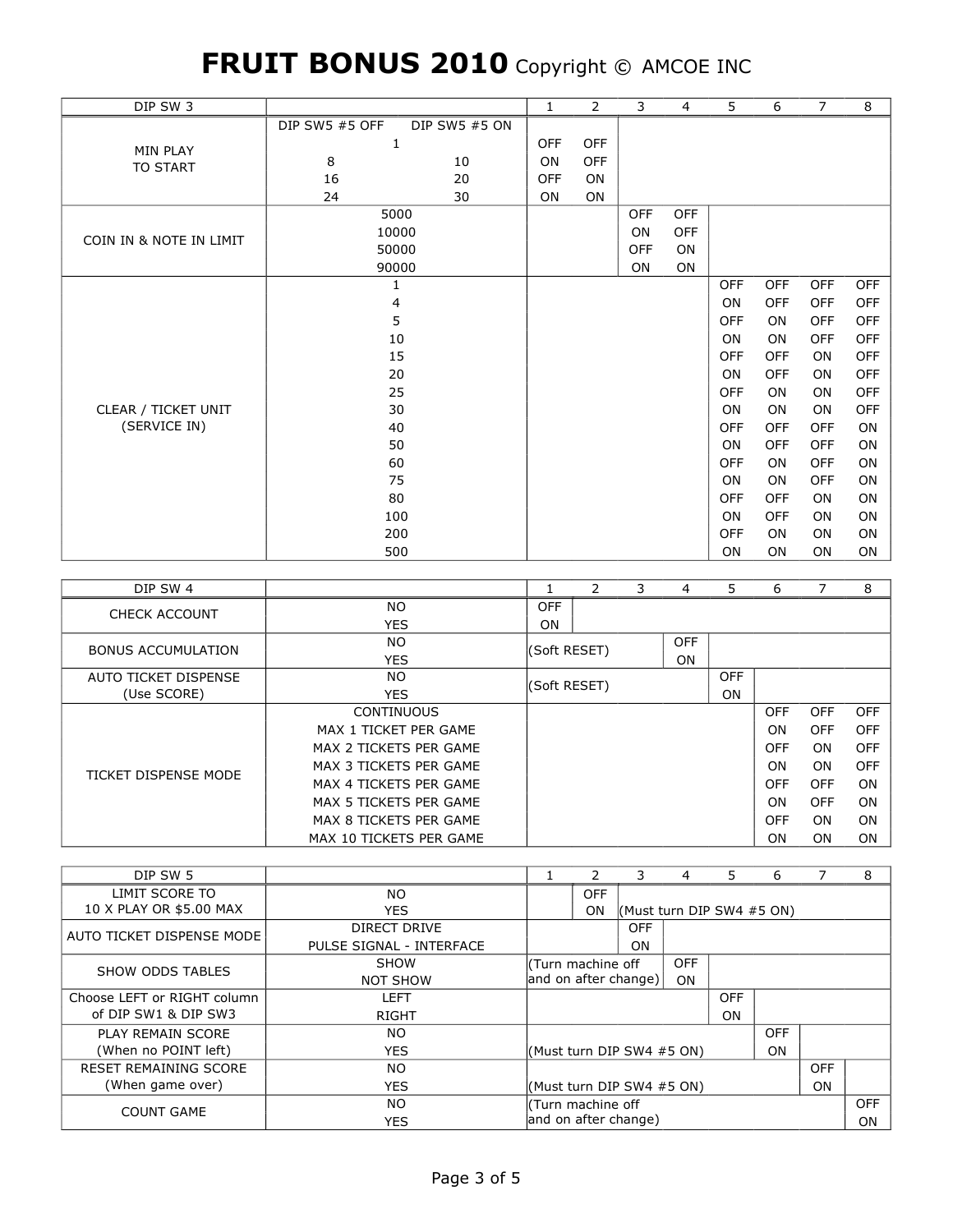**Soft RESET**: In DEMO mode go to the ACCOUNT SCREEN, press **DOUBLE** and **TAKE**  buttons together to reset the board. Set all the DIP SW before resetting the board. **CAUTION: DO NOT USE TOGGLE SWITCH TO RESET THE BOARD!** 

**Go to Confirm Screen to adjust followings**:

#### **MAX of ALL FRUIT BONUS**:

500, 1000, 2000, 3000, 5000, 8000, 10000, 15000, 20000, 25000, 30000, 35000

#### **BASE of ALL FRUIT BONUS**:

500, 1000, 2000, 3000, 5000, 8000, 10000, 20000, 30000

#### **MAX of 888 BONUS**:

500, 1000, 2000, 3000, 5000, 8000, 10000, 15000, 20000, 25000, 30000, 35000

#### **BASE of 888 BONUS**:

500, 1000, 2000, 3000, 5000, 8000, 10000, 20000, 30000

#### **When Bonus Accumulation is set at NO, bonus point stays at BASE of BONUS.**







connect to 36 PIN PARTS #7

**Hopper Connection Diagram** 

**J12** 

**HOPPER** 

**TICKET DISPENSER** 



| <b>COIN MODE</b> | COIN 1 TO                                                                              |            | <b>BILL ACCEPTOR</b><br><b>SELECTION</b> | $$1 = how many$ | <b>LIMIT SCORE</b> |
|------------------|----------------------------------------------------------------------------------------|------------|------------------------------------------|-----------------|--------------------|
|                  | <b>POINT</b><br><b>POINTS</b><br>$$1 = 4$<br>$$1 = 1$<br><b>PULSES</b><br><b>PULSE</b> |            | $MAX $5 = how many$<br><b>POINTS</b>     |                 |                    |
| $$0.25 = 1$ PT.  |                                                                                        |            | <b>YES</b>                               | 4               | 20                 |
|                  | 4                                                                                      | <b>YES</b> |                                          |                 |                    |
| $$0.10 = 1$ PT.  | 10                                                                                     | <b>YES</b> |                                          | 10              | 50                 |
| $$0.05 = 1$ PT.  | 5                                                                                      |            | <b>YES</b>                               | 20              | 100                |
|                  | 20                                                                                     | <b>YES</b> |                                          |                 |                    |
| $$0.02 = 1$ PT.  | 50                                                                                     | <b>YES</b> |                                          | 50              | 250                |
| $$0.01 = 1$ PT.  | 25                                                                                     |            | <b>YES</b>                               | 100             | 500                |
|                  | 100                                                                                    | <b>YES</b> |                                          |                 |                    |